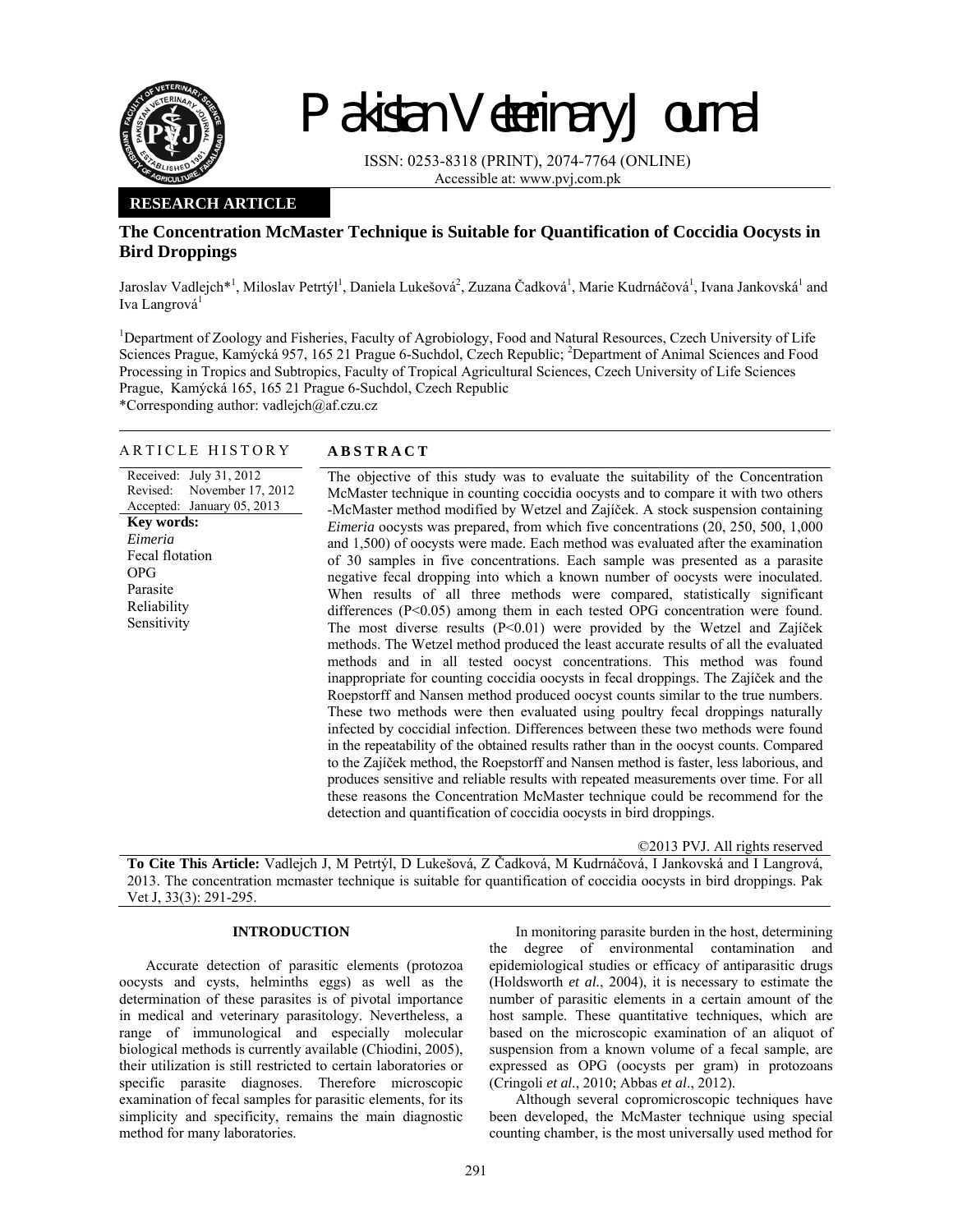This technique has been developed at the McMaster laboratory of the University of Sydney in Australia, primarily for epidemiological studies of gastrointestinal nematodes in sheep. However, the McMaster technique is applicable for other parasitic elements, including protozoa oocysts (Hansen and Perry, 1994; Akhtar *et al.*, 2012), and the World Association for the Advancement of Veterinary Parasitology (WAAVP) advocates this technique for evaluating the efficacy of anticoccidial drugs in chickens and turkeys (Holdsworth *et al.*, 2004). The McMaster counting technique, in some modifications, has also been recently applied in anticoccidial activity testing of different plant extracts (Abbas *et al*., 2010; Anosa and Okoro, 2011; Awais *et al.*, 2011; Lee *et al.*, 2011; de Almeida *et al.*, 2012; Orengo *et al.*, 2012; Zaman *et al*., 2012).

The present study verifies the suitability of the three McMaster technique modifications for the detection and subsequent quantification of oocysts in fecal droppings. This study also determines which selected McMaster modification is the most appropriate for this purpose.

### **MATERIALS AND METHODS**

**Preparation of oocysts inocula:** *Eimeria tenella* oocysts were obtained from chickens bred at the animal facility of the BIOPHARM, Research Institute of Biopharmacy and Veterinary Drugs (Czech Republic), for experimental purposes. For the comparison of the three selected McMaster method modifications, a stock suspension of sporulated oocysts was prepared in a  $2.5\%$  (w/v) potassium dichromate solution which prevents bacterial degradation of oocysts. From this suspension containing approximately 10,000 oocysts, five concentrations were obtained from samples diluted with tap water. These concentrations ranged from the minimum detection limit of the Concentration McMaster technique to a value of 1,500 oocysts that commonly occur in field conditions. The Eppendorf tubes with a specific number of oocysts in 1 ml of suspension (potassium dichromate with tap water) were prepared in 32 repetitions. Overall 94 inocula doses were prepared for each oocyst concentration (20, 250, 500, 1,000 and 1,500). Prior to evaluation, the predicted oocyst number in two randomly chosen tubes was confirmed. A sufficient quantity of the fecal droppings from coccidia-free chickens was collected at the BIOPHARM institute and these were stored at 4°C until used. Prepared oocysts inocula doses were stored under the same conditions. Prior to evaluation of the selected method, 1 ml of suspension with a specific number of oocysts was added to the coccidia-free fecal droppings (specific amount according to evaluated method), and the fecal sample was thoroughly mixed for homogenization. The sample was then investigated.

**Natural coccidia infection:** Fecal droppings of chickens naturally infected by coccidia were obtained at a small farm in southern Bohemia (Czech Republic). Overall 200 g of chicken feces were collected into polyethylene bags and stored in a refrigerator at 4°C until examination. The obtained feces were homogenized before coprological examination and 80 samples were separated (specific

amount according to evaluated method) from this material. Two methods that produced the best results in the first part of this study were used for investigation of naturally infected fecal droppings.

**Description of compared McMaster methods:** Three modifications of the McMaster counting technique were compared in this study-the McMaster technique modified by Wetzel (1951), Zajíček (1978) and the Concentration McMaster technique (Roepstorff and Nansen, 1998). These modifications differ in the weights of feces examined, dilution factors used, the presence / absence of additional centrifugation, centrifugation times and speeds, different flotation solutions, flotation times, numbers of McMaster counting chambers investigated and multiplication factors used. The principal parameters of all the evaluated McMaster counting technique modifications are summarized in Table 1. For microscopic examination of all fecal samples, the McMaster counting chamber modified from Ministry of Agriculture, Fisheries and Food (Anonymous, 1986) was used. All samples were investigated using an Olympus BX51 microscope at a total magnification of 400x.

**Table 1:** Summary of principal parameters of evaluated by McMaster counting technique with modifications

|                                 | McMaster technique modifications |                                 |                |  |  |  |
|---------------------------------|----------------------------------|---------------------------------|----------------|--|--|--|
| Parameters                      | Zajíček<br>Wetzel                |                                 | Roepstorff and |  |  |  |
|                                 |                                  |                                 | Nansen         |  |  |  |
| Amount of feces (g)             |                                  |                                 |                |  |  |  |
| Flotation solution type         | NaCl                             | $MgSO4$ +                       | $NaCl +$       |  |  |  |
|                                 |                                  | Na <sub>2</sub> SO <sub>3</sub> | glukose        |  |  |  |
| Solution specific gravity       | 1.2                              | 1.28                            | 1.28           |  |  |  |
| Centrifugation (RPM)            | none                             | 2.000                           | 1.200          |  |  |  |
| Centrifugation time (min)       | none                             | 2/1                             | 5              |  |  |  |
| Flotation time in chamber (min) | $2 - 3$                          | 5                               | $3 - 5$        |  |  |  |
| McMaster counting chamber       | 3                                | 2                               | 2              |  |  |  |
| Multiplication factor           | 67                               | 33                              | 20             |  |  |  |

**Statistical analyses:** Basic descriptive statistics were computed. The normality of the data obtained from each method was tested separately using a Shapiro-Wilk test. Considering the results of the normality test, a nonparametric Kruskal-Wallis test was used for the evaluation of differences among all three methods. Statistica ver. 9 (Anonymous, 2009) was used for statistical analysis.

For the comparison of accuracy and possible method evaluation, we quantified the ratio of samples which produced a certain number of oocysts within a tolerance limit of +10% and +20% respectively. This ratio was then used as usability criteria.

#### **RESULTS**

**Fecal droppings inoculation:** The comparison of three selected McMaster method modifications were carried out on 450 fecal samples. The sensitivity and reliability of the evaluated methods are summarized in Table 2 and Figs 1- 2. All tested methods provided a certain number of negative findings at the limited concentration of 20 oocysts. In all other tested concentrations no negative samples were observed using any of the tested methods. The sensitivity of compared methods ranged, in both tolerance limits  $(+10\%$  and  $+20\%)$ , from 0% at a 20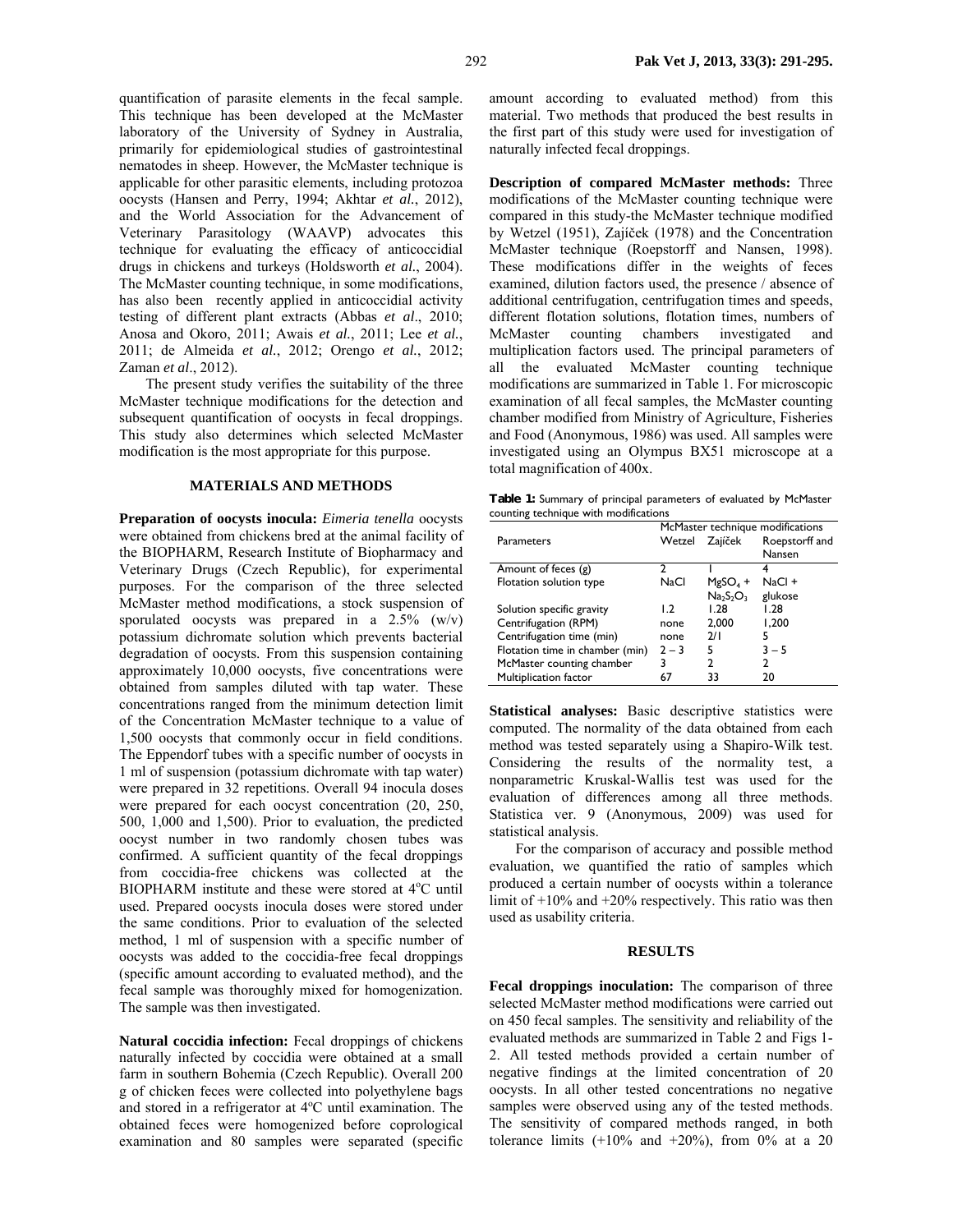**Table 2:** Comparison of method sensitivity. The numbers of negative samples are expressed as a percentage of the total number of samples investigated

| Real  | McMaster            |         | Negative Tolerance<br>limit<br>of difference |     | Multiple    |      |                 |
|-------|---------------------|---------|----------------------------------------------|-----|-------------|------|-----------------|
| OPG   | modification        | samples |                                              |     | comparisons |      |                 |
|       |                     | $(\%)$  |                                              |     |             |      |                 |
|       |                     |         | 土                                            | Ŧ   | W:          | W:   | <b>R&amp;N:</b> |
|       |                     |         | 10%                                          | 20% | R&N         | z    | z               |
| 20    | Wetzel              | 90      | 0                                            | ŋ   | *           | $**$ | NS              |
| 20    | Zajíček             | 43      | 0                                            | 0   |             |      |                 |
| 20    | Roepstorff & Nansen | 30      | 63                                           | 63  |             |      |                 |
| 250   | Wetzel              | 0       | 13                                           |     | 47 n.s.     | $**$ | NS              |
| 250   | Zajíček             | 0       | 53                                           | 53  |             |      |                 |
| 250   | Roepstorff & Nansen | 0       | 23                                           | 67  |             |      |                 |
| 500   | Wetzel              | 0       | 17                                           | 50  | $**$        | $**$ | NS              |
| 500   | Zajíček             | 0       | 37                                           | 77  |             |      |                 |
| 500   | Roepstorff & Nansen | 0       | 43                                           | 77  |             |      |                 |
| 1,000 | Wetzel              | 0       | 0                                            | 0   | $*$         | **   | $*$             |
| 1,000 | Zajíček             | 0       | 83                                           | 100 |             |      |                 |
| 1,000 | Roepstorff & Nansen | 0       | 43                                           | 93  |             |      |                 |
| 1,500 | Wetzel              | 0       | 0                                            | 0   | $*$         | $**$ | NS              |
| 1,500 | Zajíček             | 0       | 60                                           | 97  |             |      |                 |
| 1,500 | Roepstorff & Nansen | 0       | 70                                           | 100 |             |      |                 |

Statistically significant differences between two particular methods are marked as "**\***" (P<0.05) and "**\*\***" (P<0.01). Non-significant difference are marked as "NS" W-Wetzel, Z-Zajíček, R&N-Roepstorff & Nansen method.



**Fig. 1:** Box plots showing differences based on number of oocysts obtained by three methods in five different OPG concentrations (20, 250, 500, 1,000 and 1,500). W-Wetzel method, Z-Zajíček method, R&N-Roepstorff and Nansen method



**Fig. 2:** Box plots presenting the comparison of the results of two methods (Z-Zajíček method, R&N-Roepstorff and Nansen method) evaluated on the examination of naturally infected poultry fecal droppings.

oocysts concentration to 100% at the highest concentration of 1,500 oocysts. Only the Wetzel method provided zero sensitivity at a concentration of 1,000 and 1,500 oocysts.

At the lowest level, the Roepstorff and Nansen method was the most sensitive. This method detected 20 oocysts in 19 of 30 samples. The other two methods did not find the inoculated oocysts in the fecal samples at any tolerance limits. The Wetzel method detected only 10% positive samples and differed significantly  $(P<0.01)$  from the other methods at the 20 oocysts concentration.

The required 250 oocysts, within a tolerance limit of +10%, were found in only 13% of samples examined by the Wetzel method. Seven of the 30 samples examined by the Roepstorff and Nansen method at the same concentration, fell within the tolerance limit of +10%; 67% of samples were within a tolerance limit of +20%. More than half of the results produced by the Zajíček method fell within both the tolerance limits at a concentration of 250 oocysts.

The Wetzel method revealed 500 oocysts in five of 30 samples within the selected tolerance limit. The Zajíček and the Roepstorff and Nansen method provided similar results at the same concentration; a total of 37% and 43% of the samples, examined using these methods was within a tolerance limit of  $+10\%$ . When the tolerance limit was increased, 23 of 30 samples examined by the Zajíček method as well as by the Roepstorff and Nansen method went beyond this limit.

Surprisingly none of the results provided by the Wetzel method at concentrations of 1,000 and 1,500 oocysts fell within either tolerance limit. All samples examined by the Zajíček method were within the tolerance limit of +20% at a 1,000 oocyst concentration. At the same concentration, 93% of results obtained by the Roepstorff and Nansen method were within the same tolerance limit.

Only 3% of investigated values fell beyond the selected tolerance limits using the Zajíček method at a concentration of 1,500 oocysts. One hundred percent of samples examined by the Roepstorff and Nansen method were found to be at the same level and within the same tolerance limit.

**Natural coccidia infection:** Eighty fecal samples from naturally infected chickens were investigated using the two selected McMaster technique modifications. The Zajíček and the Roepstorff and Nansen method detected *Eimeria* spp. oocysts in 100% of evaluated samples. Both compared methods revealed mixed coccidial infection (*E*. *tenella*, *E. maxima*, *E. necatrix*, *E. acervulina* and *E. brunetti*) in all tested fecal samples. Species determination was conducted according to morphology of the sporulated oocysts (Conway and McKenzie, 2007). The intensity of the infection, estimated by OPG, varied using both methods. The OPG value estimated by the Zajíček method was from 66 to 594 while the Roepstorff and Nansen method provided results ranging from 100 to 300 OPG. The mean and median of the OPG values obtained by the two selected methods did not differ significantly (P<0.05), however, the Roepstorff and Nansen method provided results that were more balanced.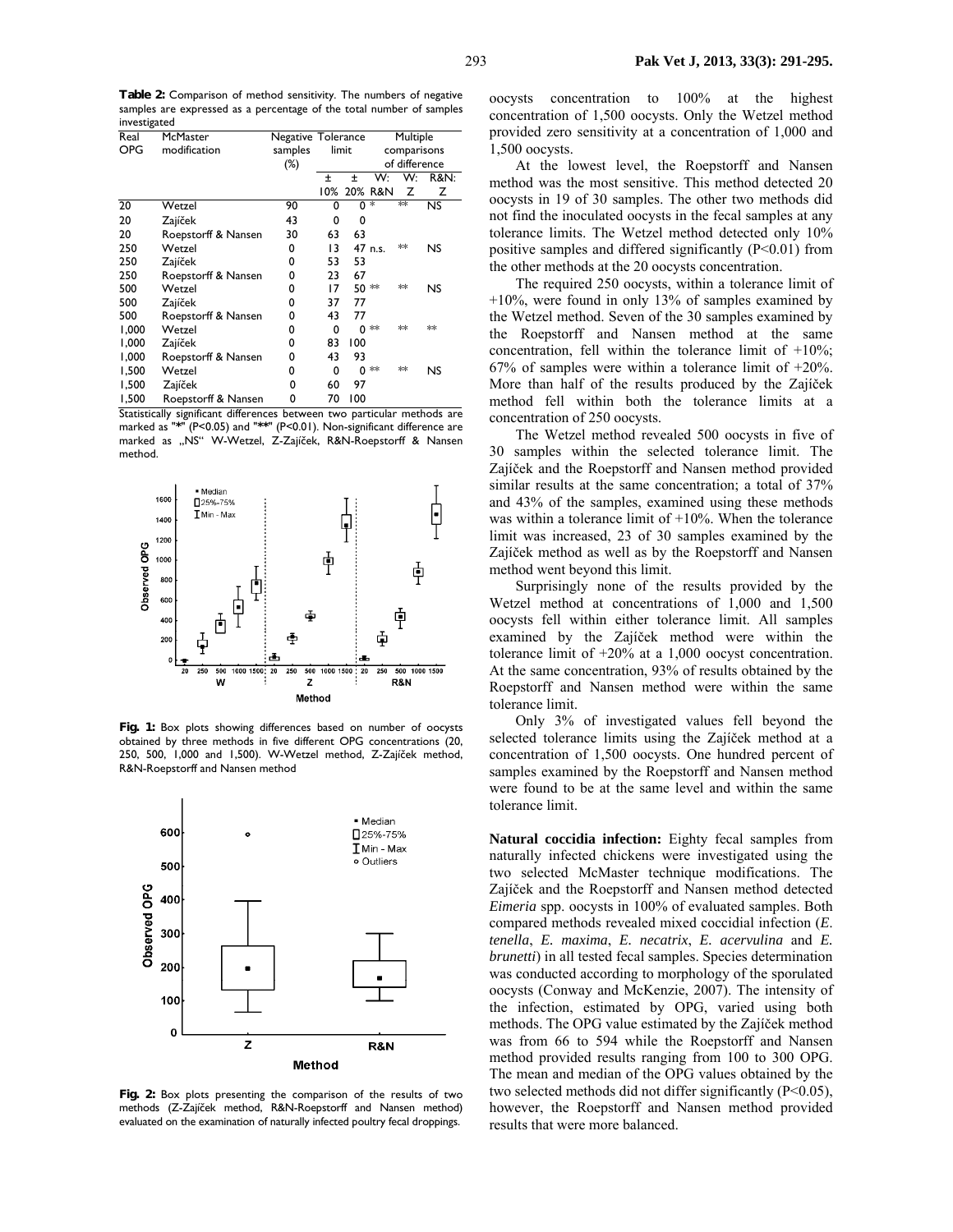#### **DISCUSSION**

Although there are many papers dealing with McMaster counting methods for helminth eggs (e.g. Cringoli *et al.*, 2004; Pereckiene *et al.*, 2007; Rinaldi *et al.*, 2011), relatively few works focus on the evaluation of the McMaster method with regards to coccidia oocyst quantification (Haug *et al.*, 2006; Velkers *et al.*, 2010).

In the first part of this study, which deals with the evaluation of the sensitivity and reliability of selected McMaster technique modifications, inocula with a number of oocysts were added to parasite-free fecal droppings. This material was then investigated by the selected methods.

Of all the evaluated methods and tested oocyst concentrations, the Wetzel method produced the poorest results. The failure of this method is probably due to the high dilution ratio (amount of feces / volume of water) and the absence of centrifugation. Some authors (Cringoli *et al.*, 2004; Pereckiene *et al.*, 2007) report attaining the best results through methods which use a dilution factor of 1:10-1:15. The Wetzel method uses a dilution ratio of 1:30, and moreover, the feces are diluted directly in the flotation solution. According to Pereckiene *et al*. (2007), methods that require centrifugation steps produce results that are more precise. The Wetzel method fills the McMaster chamber immediately after mixing the feces with a flotation solution (without further treatment), and flotation takes place directly in the counting chamber. A high amount of fecal debris present in such a sample makes microscopic examination difficult as debris traps some of the oocysts at the bottom of the McMaster chamber. Another problem caused by high amounts of fecal debris is that it creates a viewing obstruction (Haug *et al.*, 2006). This may cause the technician to overlook a number of oocysts, and the probability of error increases. The first evaluated method, the Wetzel method, was found to be inappropriate for the quantification of coccidia oocysts.

The Zajíček method gave oocysts counts which were in agreement with the true numbers, and at some concentration levels it proved to be the most accurate of all the evaluated methods. When compared with other evaluated methods, the Zajíček method is the most laborious and time-consuming. Two of the parameters which can negatively influence the resulting OPG obtained by this method are amount of examined feces and the choice of the flotation solution. The weight of examined feces is one of the most important factors affecting the reliability of the coprological method. For this reason, it is important to analyse a maximum amount of feces to avoid the need for extrapolation in estimating the parasite elements counts (Mes *et al.*, 2001; Cringoli *et al.*, 2004). The Zajíček method examines only one gram of feces, and this amount could be considered insufficient for an estimation of a sample oocyst count. Another factor which can reduce the number of oocysts revealed by this method is the flotation solution. According to Cringoli (Cringoli *et al.*, 2004; 2010) the type of solution has a fundamental role in determining the analytic sensitivity, precision, and reliability of any analytical method based on flotation. These authors point out that all sucrose-based solutions at densities between 1.200 and 1.350 floated more parasitic elements than the others. The Zajíček

method uses the Breza solution which has a sufficient specific gravity, but is prepared from magnesium sulphate and sodium thiosulphate. The chemical composition of the Breza solution apparently does not create ideal conditions for the flotation of some oocysts. The combination of small amounts of examined samples together with a specific type of flotation solution causes a reduction in the sensitivity of the Zajíček method at some tested concentrations.

The Roepstorff and Nansen method is the most reliable of all the evaluated methods in the majority of concentration levels, including the lowest concentration, wherein two other evaluated methods failed. The concurrence between actual numbers of added oocysts and oocyst counts estimated by this method is attributed to several factors. This method analyses high quantities of fecal sample which is recommended by many authors (Mes *et al.*, 2001; Cringoli *et al.*, 2004) for reliability improvement. The dilution factor is 1:14, which is an optimal ratio for obtaining satisfactory results (Cringoli *et al.*, 2004). The Roepstorff and Nansen method uses an appropriate salt/sugar flotation solution (Cringoli *et al.*, 2004; 2010) which enables the majority of oocysts to float.

The results of the previous part of this study performed on actual oocyst counts of the stock solution indicate that the Zajíček and the Roepstorff and Nansen methods are the most efficient with respect to the quantification of oocysts in poultry fecal droppings. Nevertheless, fecal samples with a known number of oocysts did not necessarily reflect the natural infection intensity. Hence, we evaluated the two most efficient methods from the first part of this study using naturally infected fecal droppings. Each diagnostic method needs to produce results with low variance when samples are investigated by the same person, under the same conditions, and at the same time. Therefore, repeatability is an important aspect of method comparison. In the case of naturally infected fecal droppings, there were differences between two evaluated methods in the repeatability of obtained results rather than in OPG values. The Zajíček method produced an average of 216 OPG and the values ranged from 66 to 594 while the average OPG value obtained by the Roepstorff and Nansen method was 176, and the resulting figures ranged from only 100 to 300 OPG.

Compared to the Wetzel and the Zajíček method, the Concentration McMaster technique (Roepstorff and Nansen, 1998) has some advantages. It is fast, cheap, relatively less laborious, sensitive, and reliable. Moreover, repeated measurements over time produce similar results.

In conclusion, the Concentration McMaster technique, owing to the advantages mentioned above, is a welcome choice for quantifying coccidia oocysts in bird droppings.

**Acknowledgement:** The authors wish to thank Brian Kavalír (Canada) for his assistance in proofreading this manuscript, and Jitka Antošová (BIOPHARM, Czech Republic) for providing biological material for the experiments. This study was supported by the Czech University of Life Sciences Prague Grant Agency, Project No. 21260/1313/3109.